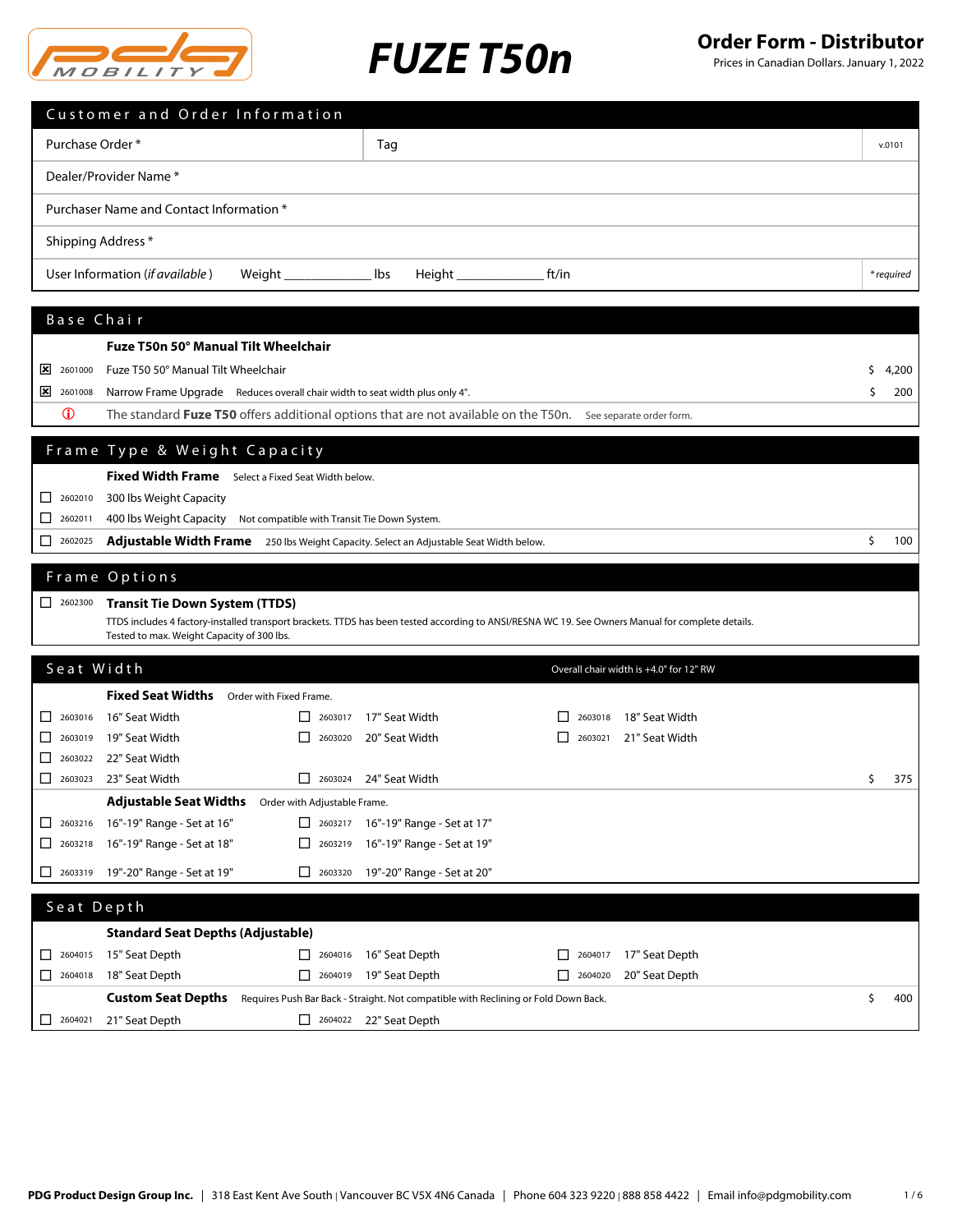

Prices in Canadian Dollars. January 1, 2022

|                                                                           | Frame Color                                                                                                                          |                         |                                       |                                         |           |
|---------------------------------------------------------------------------|--------------------------------------------------------------------------------------------------------------------------------------|-------------------------|---------------------------------------|-----------------------------------------|-----------|
|                                                                           | <b>PDG Premium Colors</b>                                                                                                            |                         |                                       |                                         |           |
| 2605000<br>⊔                                                              | <b>Tracer Red</b>                                                                                                                    | 2605001<br>$\mathsf{L}$ | <b>Gloss Black Shimmer</b>            | Silver<br>2605002<br>ΙI                 |           |
| ப<br>2605003                                                              | <b>Fine Texture Black</b>                                                                                                            | 2605004<br>ΙI           | Orange Fusion                         | Karl's Imagination<br>2605005           |           |
| □<br>2605006                                                              | <b>Blue Shimmer</b>                                                                                                                  | 2605007<br>ΙI           | Gloss White                           | Dark Titanium<br>2605008                |           |
| 2605009<br>ப                                                              | Geyser Green                                                                                                                         | 2605010<br>⊔            | Lollypop Blue                         | Lollypop Red<br>$\mathsf{L}$<br>2605011 |           |
| ⊔<br>2605012                                                              | <b>Bubble Gum Pink</b>                                                                                                               | $\Box$ 2605013          | <b>Berry Purple</b>                   | Daffodil Yellow<br>П<br>2605014         |           |
| 2605200<br>ΙI                                                             | <b>Custom Color</b> Contact PDG for specifications.                                                                                  |                         |                                       |                                         | \$<br>300 |
|                                                                           |                                                                                                                                      |                         |                                       |                                         |           |
| Armrests                                                                  |                                                                                                                                      |                         |                                       |                                         |           |
| $\Box$<br>2606000                                                         | <b>No Armrests</b>                                                                                                                   |                         |                                       |                                         |           |
|                                                                           | Single Post Height Adjustable Armrests (10"-14")                                                                                     |                         |                                       |                                         | \$<br>295 |
|                                                                           | <b>Armrest Height</b> If provided, Armrests will be set to this height by PDG. If left blank, the default setting will be used.      |                         |                                       |                                         |           |
|                                                                           | Seat Pan to top of Armrest:                                                                                                          | ≥                       | Does not include height of Armpad     |                                         |           |
|                                                                           | Armrest Position Indicate preference for Armrest position. If left blank, the default setting will be used.                          |                         |                                       |                                         |           |
| 2606402<br>$\Box$                                                         | Mid                                                                                                                                  | $\Box$ 2606403 Front    |                                       |                                         |           |
|                                                                           | Locking Flip-up Armrests Not recommended for users with excessive strength or tone.                                                  |                         |                                       |                                         | \$<br>295 |
|                                                                           | Not compatible with Fold Down Back, Clothing Guards, Back Upholstery. Available with Full Length and Desk Length Armpads.            |                         |                                       |                                         |           |
| □<br>2606310                                                              | Set at 10"                                                                                                                           | □ 2606311 Set at 11"    |                                       | $\Box$ 2606312 Set at 12"               |           |
| □<br>2606313                                                              | Set at 13"                                                                                                                           | $\Box$ 2606314          | Set at 14"                            |                                         |           |
| Armpads                                                                   |                                                                                                                                      |                         |                                       |                                         |           |
|                                                                           |                                                                                                                                      |                         |                                       |                                         |           |
|                                                                           | <b>Regular Armpads</b>                                                                                                               |                         |                                       |                                         |           |
| $\begin{array}{ c c c c c } \hline \quad & 2607100 \\\hline \end{array}$  | Desk Length - 2" x 10"                                                                                                               | 2607101                 | Full Length - 2" x 14"                |                                         |           |
|                                                                           | <b>Waterfall Armpads</b>                                                                                                             |                         |                                       |                                         | \$<br>115 |
| $\begin{array}{ c c c c c } \hline \quad & 2607105 \\ \hline \end{array}$ | Desk Length - 2" x 10"                                                                                                               |                         | $\Box$ 2607106 Full Length - 2" x 14" |                                         |           |
|                                                                           | Wide Armpads May interfere with wheels in some tilt configurations.                                                                  |                         |                                       |                                         | \$<br>200 |
| $\begin{array}{ c c c c c } \hline \quad & 2607110 \\ \hline \end{array}$ | Desk Length - 3" x 10"                                                                                                               |                         | □ 2607111 Full Length - 3" x 12"      |                                         |           |
|                                                                           | Gel Armpads May interfere with wheels in some tilt configurations.                                                                   |                         |                                       |                                         | \$<br>135 |
| $\begin{array}{ c c c c c } \hline \quad & 2607120 \\\hline \end{array}$  | Full Length - 2" x 12"                                                                                                               |                         | 2607121 Full Length - 3.5" x 12"      |                                         |           |
|                                                                           | <b>Contour Arm Trough with Hand Pad</b>                                                                                              |                         |                                       |                                         | \$<br>125 |
| $\Box$ 2607130                                                            | Not compatible with Lap Tray, Locking Flip-up Armrests. May interfere with wheels in some tilt configurations.<br>Right (4.5" x 18") |                         | 2607131 Left (4.5" x 18")             |                                         |           |
|                                                                           |                                                                                                                                      |                         |                                       |                                         |           |
|                                                                           | Armrest Options                                                                                                                      |                         |                                       |                                         |           |
| 2607210                                                                   | Armrest Wideners Move Armrests outward by 1" on each side. Do not increase seat size. May increase overall width of the chair.       |                         |                                       |                                         | \$<br>195 |
| Seat Pan                                                                  |                                                                                                                                      |                         |                                       |                                         |           |
|                                                                           |                                                                                                                                      |                         |                                       |                                         |           |
| $\begin{array}{ c c }\n\hline\n\end{array}$ 2608000                       | <b>No Seat Pan</b>                                                                                                                   |                         |                                       |                                         |           |
| 2608001<br>⊔                                                              | Solid Aluminum Seat Pan                                                                                                              |                         |                                       |                                         | \$<br>135 |
|                                                                           | Seat Height                                                                                                                          |                         |                                       |                                         |           |
| Don't                                                                     | Select desired Seat-to-Floor Height STF Height is adjustable.                                                                        |                         |                                       |                                         |           |
| forget                                                                    |                                                                                                                                      |                         |                                       |                                         |           |
|                                                                           | 12" Rear Wheels<br>16"<br>$17"$<br>18"<br>Caster size                                                                                | 19"<br>20"              |                                       |                                         |           |
|                                                                           | 5"<br>$\Box$<br>□                                                                                                                    |                         |                                       |                                         |           |
|                                                                           | 6"<br>□<br>$\Box$<br>$\Box$                                                                                                          | $\Box$                  |                                       |                                         |           |
|                                                                           |                                                                                                                                      |                         |                                       |                                         |           |
|                                                                           | 8"<br>$\Box$<br>$\Box$<br>$\Box$<br>6" Soft Roll<br>□<br>□<br>$\Box$                                                                 | $\Box$<br>$\Box$        |                                       |                                         |           |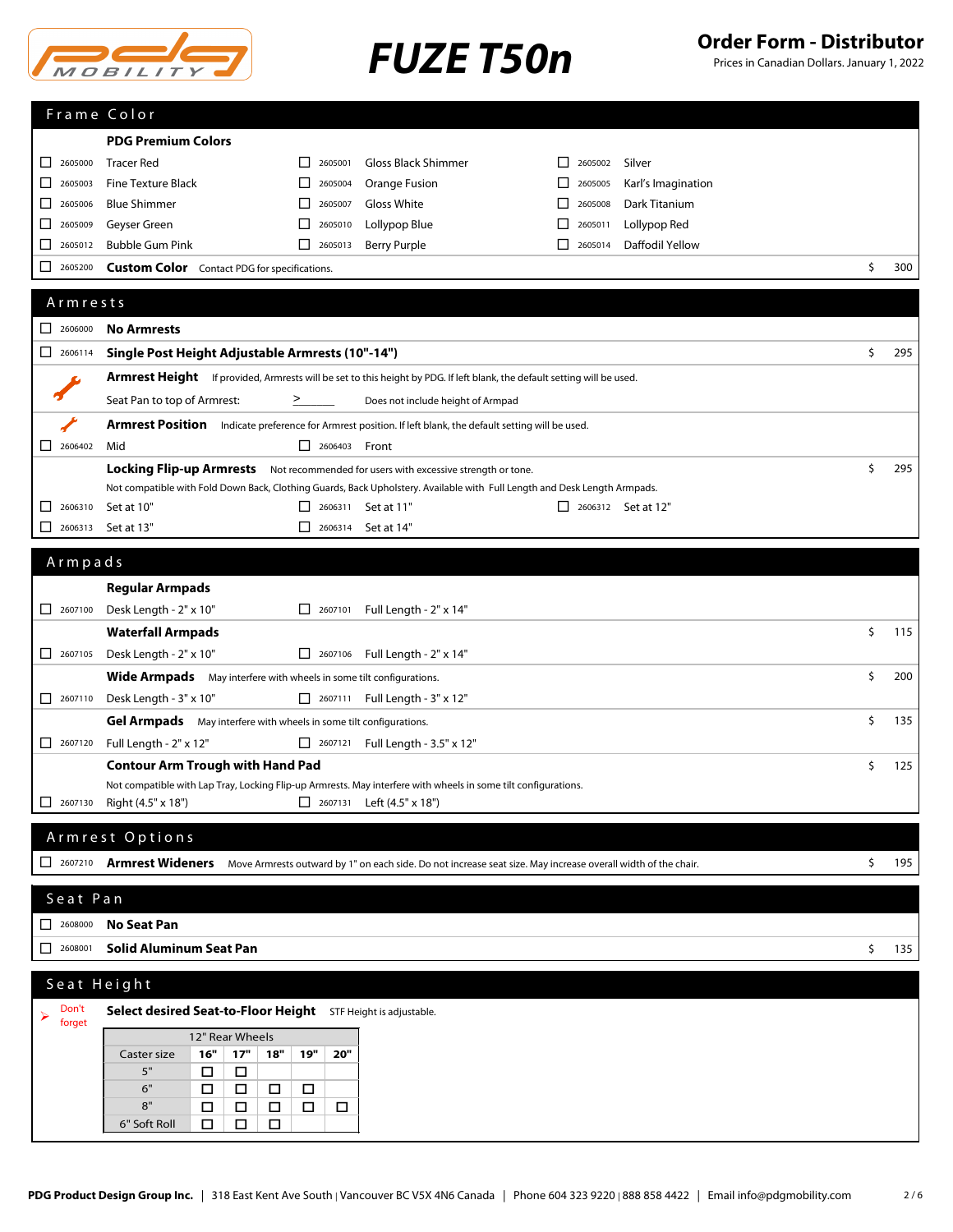



Prices in Canadian Dollars. January 1, 2022

| Casters                                                                   |                                                                                                                                                          |           |
|---------------------------------------------------------------------------|----------------------------------------------------------------------------------------------------------------------------------------------------------|-----------|
|                                                                           | <b>Urethane Casters</b>                                                                                                                                  |           |
| 2611051<br>l I                                                            | 5" x 1.25" Caster size<br>2611061 6" x 1.25" Caster size<br>2611081 8" x 1.25" Caster size                                                               |           |
| 2611063<br>ΙI                                                             | 6" x 1.50" Caster size                                                                                                                                   | \$<br>85  |
|                                                                           | 2611084 8" x 2.00" Caster size                                                                                                                           | \$<br>135 |
|                                                                           | <b>Pneumatic Casters</b>                                                                                                                                 |           |
| $\Box$<br>2611161                                                         | 6" x 1.25" Caster size                                                                                                                                   | \$<br>110 |
| □<br>2611181                                                              | 8" x 1.25" Caster size                                                                                                                                   | \$<br>120 |
| П                                                                         | 2611184 8" x 2.00" Caster size                                                                                                                           | \$<br>150 |
| 2611260<br>⊔                                                              | Frog Legs 6" x 1.50" Aluminum Soft-Roll Casters                                                                                                          | \$<br>275 |
| 2611400<br>□                                                              | Frog Legs Suspenison Forks Not compatible with 12" Rear Wheels. Requires 6" Soft-Roll Caster.                                                            | \$<br>695 |
|                                                                           | Rear Wheels                                                                                                                                              |           |
| 2612012                                                                   | 12" Composite Wheels                                                                                                                                     |           |
|                                                                           | Rear Wheel Position Indicate Rear Wheel positioning preference. If left blank, the default setting will be used.                                         |           |
|                                                                           | In the interest of maintaining chair stabily and avoiding interferance with other chair functions, PDG may not be able to accommodate stated preference. |           |
| $\mathsf{L}$<br>2612401                                                   | $\Box$ 2612402 Mid<br>Rear More stable<br>2612403 Front Less stable                                                                                      |           |
|                                                                           |                                                                                                                                                          |           |
| Axle Type                                                                 |                                                                                                                                                          |           |
| $\begin{array}{ c c c c c } \hline \quad 2613000 \end{array}$             | <b>Quick Release Rear Axles</b>                                                                                                                          |           |
| □<br>2613010                                                              | <b>Fixed Rear Axles</b>                                                                                                                                  |           |
| Rear Tires                                                                |                                                                                                                                                          |           |
| $\begin{array}{ c c c c c } \hline \quad & 2614000 \end{array}$           | <b>Urethane Tires</b>                                                                                                                                    |           |
| $\Box$<br>2614010                                                         | <b>Pneumatic Tires</b><br>May result in a finished Seat Height 1/2" greater than stated.                                                                 | \$<br>60  |
| □<br>2614020                                                              | Pneumatic Tires with Flat-Free Inserts May result in a finished Seat Height 1/2" greater than stated.                                                    | \$<br>95  |
|                                                                           |                                                                                                                                                          |           |
| Handrims                                                                  |                                                                                                                                                          |           |
| $\frac{\times}{100}$ 2615000                                              | <b>No Handrims</b>                                                                                                                                       |           |
|                                                                           | Wheel Locks                                                                                                                                              |           |
| $\begin{array}{ c c }\n\hline\n\end{array}$ 2616030                       | <b>Attendant Wheel Locks (Push to Lock)</b>                                                                                                              |           |
|                                                                           | Foot Operated Wheel Lock Rear-mounted unilateral single-activation lock. Compatible only with 19" & 20" STF Height. Not compatible with Ventilator Tray. | \$        |
| $\begin{array}{c}\n2616005\n\end{array}$                                  |                                                                                                                                                          | 595       |
|                                                                           | Wheel Lock Options                                                                                                                                       |           |
| $\Box$ 2616100                                                            | <b>Wheel Lock Extensions</b>                                                                                                                             | \$<br>60  |
|                                                                           |                                                                                                                                                          |           |
|                                                                           | Anti-Tippers                                                                                                                                             |           |
| $\frac{1}{26}$ 2617010                                                    | Rear Anti-Tippers Required Safety Option.                                                                                                                | \$<br>75  |
| Back Posts                                                                |                                                                                                                                                          |           |
|                                                                           | <b>Back Post Style</b>                                                                                                                                   |           |
| $\begin{array}{ c c c c c } \hline \quad & 2618100 \\ \hline \end{array}$ | Push Bar Back<br>$\Box$ 2618105<br>Cane Handle Back Not compatible with Headrest Mounting Plate.                                                         |           |
|                                                                           | <b>Back Post Type</b>                                                                                                                                    |           |
| $\boxed{\phantom{000}}$ 2618200                                           | Straight<br>$\Box$ 2618205 8° Bend                                                                                                                       |           |
|                                                                           | Back Post Height Measured from the Seat Pan to the Handle.                                                                                               |           |
| $\begin{array}{ c c }\n\hline\n\end{array}$ 2618420                       | Short (17")<br>$\Box$ 2618425 Tall (23")                                                                                                                 |           |

See next page for more options >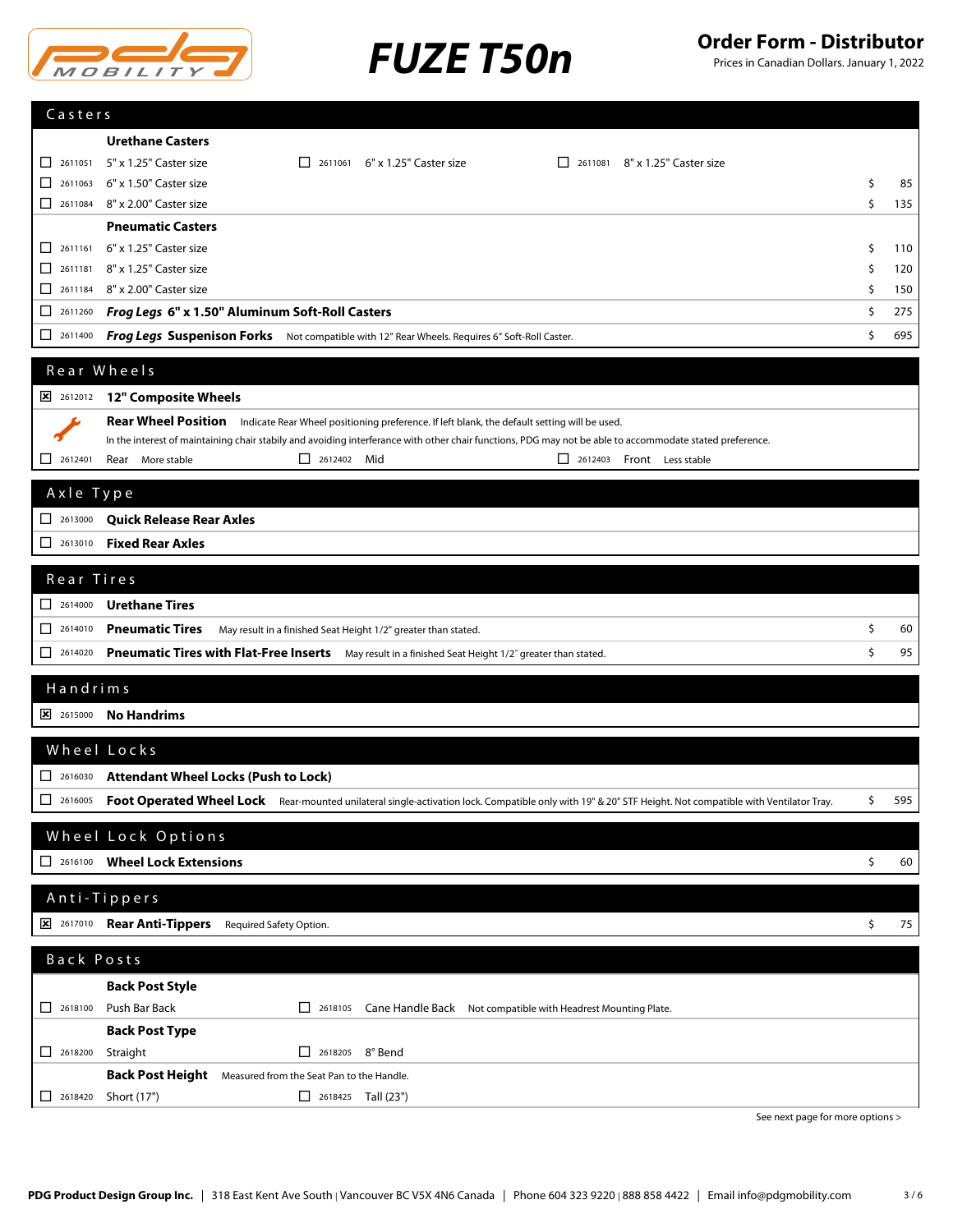

Prices in Canadian Dollars. January 1, 2022

|                                                                           | <b>Seat to Back Angle</b>                                                                                                                                                            |                                                                           |                                        |                              |                               |                                       |                                                    |                  |            |             |
|---------------------------------------------------------------------------|--------------------------------------------------------------------------------------------------------------------------------------------------------------------------------------|---------------------------------------------------------------------------|----------------------------------------|------------------------------|-------------------------------|---------------------------------------|----------------------------------------------------|------------------|------------|-------------|
| 2619090<br>⊔                                                              | Set at 90°                                                                                                                                                                           | $\begin{array}{ c c c c c } \hline \quad & 2619096 \\ \hline \end{array}$ | Set at 98°                             |                              |                               | $\Box$ 2619102 Set at 106°            |                                                    |                  |            |             |
| ⊔<br>2619108                                                              | Set at 114°                                                                                                                                                                          | $\boxed{\phantom{0}}$ 2619114                                             | Set at 122°                            |                              |                               |                                       |                                                    |                  |            |             |
|                                                                           | Back Options                                                                                                                                                                         |                                                                           |                                        |                              |                               |                                       |                                                    |                  |            |             |
|                                                                           |                                                                                                                                                                                      |                                                                           |                                        |                              |                               |                                       |                                                    |                  |            |             |
| $\Box$ 2619010                                                            | Angle/Height Adjustable Push Bar Handle Not compatible with Headrest Mounting Plate or Cane Handle Back.<br><b>Button on Outside</b>                                                 | $\Box$ 2619011                                                            |                                        |                              |                               |                                       |                                                    |                  |            | \$<br>150   |
| □<br>2619050                                                              | Removable Cane Handle Push Bar Not compatible with Push Bar Back.                                                                                                                    |                                                                           | Button on Inside                       |                              |                               |                                       |                                                    |                  |            | \$<br>140   |
|                                                                           |                                                                                                                                                                                      |                                                                           |                                        |                              |                               |                                       |                                                    |                  |            |             |
| □<br>2619212                                                              | Headrest Mounting Plate Not compatible with Angle/Height Adjustable Push Bar, Cane Handle Back. Not required if mounting to a solid Back.                                            |                                                                           |                                        |                              |                               |                                       |                                                    |                  |            | \$<br>95    |
| □<br>2619220                                                              | <b>Fold Down Back</b>                                                                                                                                                                |                                                                           | $\Box$ 2619221 <b>Non-Folding Back</b> |                              |                               |                                       |                                                    |                  |            |             |
| $\boxed{\phantom{000}}$ 2619240                                           | <b>Seating Dynamics Dynamic Rocker Back Interface</b>                                                                                                                                |                                                                           |                                        |                              |                               |                                       |                                                    |                  |            | \$2,995     |
|                                                                           | Not compatible with Fold Down Back, Spring Back Suspension, 30° Recline, Cane Handle, Standard Upholstery.<br>Finished Back Post Height is 5" taller than selected Back Post Height. |                                                                           |                                        |                              |                               |                                       |                                                    |                  |            |             |
|                                                                           |                                                                                                                                                                                      |                                                                           |                                        |                              |                               |                                       |                                                    |                  |            |             |
|                                                                           | Back Upholstery                                                                                                                                                                      |                                                                           |                                        |                              |                               |                                       |                                                    |                  |            |             |
| $\begin{array}{ c c c c c } \hline \quad & 2620000 \\ \hline \end{array}$ | <b>No Back Upholstery</b>                                                                                                                                                            |                                                                           |                                        |                              |                               |                                       |                                                    |                  |            |             |
|                                                                           | <b>Standard Upholstery</b>                                                                                                                                                           | Not available with Cane Handle Back.                                      |                                        |                              |                               |                                       |                                                    |                  |            | \$<br>265   |
| 2620418<br>ΙI                                                             | Short (18" Height)                                                                                                                                                                   |                                                                           | $\Box$ 2620421 Regular (21" Height)    |                              |                               |                                       |                                                    |                  |            |             |
| $2620450$                                                                 | <b>Tension Adjustable Upholstery</b> Height of Upholstery is 16". Not available with Cane Handle Back.                                                                               |                                                                           |                                        |                              |                               |                                       |                                                    |                  |            | \$<br>365   |
|                                                                           | Position of Upholstery Select the desired position of the top of the Upholstery relative to the Seat Pan.                                                                            |                                                                           |                                        |                              |                               |                                       |                                                    |                  |            |             |
|                                                                           |                                                                                                                                                                                      | 17" Back Post                                                             |                                        |                              |                               |                                       | 23" Back Post                                      |                  |            |             |
|                                                                           | <b>Style</b><br>17"<br>18"<br>19"                                                                                                                                                    | 20"<br>21"                                                                | 22"<br>23"<br>24"                      | 25"                          | <b>Style</b>                  | 17"<br>18"                            | 19"<br>20"                                         | 21"<br>22"       | 23"<br>24" | 25"         |
|                                                                           | Short<br>□                                                                                                                                                                           |                                                                           |                                        |                              | Short                         | □<br>□                                | □<br>□                                             | $\Box$<br>□      | $\Box$     |             |
|                                                                           |                                                                                                                                                                                      |                                                                           |                                        |                              | Regular<br><b>Tension Adj</b> |                                       | □                                                  | □<br>□<br>□<br>□ | □<br>□     |             |
|                                                                           |                                                                                                                                                                                      |                                                                           |                                        |                              |                               |                                       |                                                    |                  |            |             |
|                                                                           | Tilt Activation                                                                                                                                                                      |                                                                           |                                        |                              |                               |                                       |                                                    |                  |            |             |
|                                                                           | <b>Attendant Tilt only</b>                                                                                                                                                           | Select trigger mounting location below.                                   |                                        |                              |                               |                                       |                                                    |                  |            |             |
| $\Box$ 2623011                                                            | <b>Right Back Post</b>                                                                                                                                                               |                                                                           | 2623012 Left Back Post                 |                              |                               |                                       |                                                    |                  |            |             |
|                                                                           | Power Tilt 40° tilt range. Includes 2 batteries for off-chair charging. pdgmobility.com/power-tilt                                                                                   |                                                                           |                                        |                              |                               |                                       |                                                    |                  |            |             |
| □<br>2623400                                                              | 250 lbs Weight Capacity                                                                                                                                                              |                                                                           |                                        |                              |                               |                                       |                                                    |                  |            | 2,095<br>\$ |
| $\begin{array}{ c c }\n\hline\n\end{array}$ 2623401                       | 350 lbs Weight Capacity<br>Requires Fixed Frame.                                                                                                                                     |                                                                           |                                        |                              |                               |                                       |                                                    |                  |            | \$<br>2,395 |
|                                                                           | Toggle Switch                                                                                                                                                                        | $\begin{array}{ c c }\n\hline\n\end{array}$ 2623421                       | Installed on Right side                |                              |                               | $\Box$ 2623422 Installed on Left side |                                                    |                  |            |             |
|                                                                           | <b>Button Switch</b>                                                                                                                                                                 | $\Box$ 2623431                                                            | Installed on Right side                |                              | 2623432                       | Installed on Left side                |                                                    |                  |            |             |
|                                                                           | Stealth Egg Switch                                                                                                                                                                   | 12623440                                                                  | Not installed                          |                              |                               |                                       |                                                    |                  |            |             |
|                                                                           | Optional for Egg Switch:                                                                                                                                                             | $\Box$ 2623445                                                            | Swing Away Mounting Hardware           |                              |                               |                                       | Not compatible with all Headrest makes and models. |                  |            | \$<br>625   |
|                                                                           |                                                                                                                                                                                      |                                                                           |                                        | Specify Headrest to be used: |                               |                                       |                                                    |                  |            |             |
|                                                                           | Tilt Limit<br>Optional. If no tilt limit is selected, the full tilt range will be available.                                                                                         |                                                                           |                                        |                              |                               |                                       |                                                    |                  |            |             |
| 2623220<br>⊔                                                              | Set at 20°                                                                                                                                                                           | $\Box$ 2623230 Set at 30°                                                 |                                        | □                            | 2623240                       | Set at 40°                            |                                                    |                  |            |             |
|                                                                           |                                                                                                                                                                                      |                                                                           |                                        |                              |                               |                                       |                                                    |                  |            |             |
| Recline                                                                   |                                                                                                                                                                                      |                                                                           |                                        |                              |                               |                                       |                                                    |                  |            |             |
| $\begin{array}{ c c }\n\hline\n\end{array}$ 2623310                       | <b>Reclining Backrest (Manual)</b>                                                                                                                                                   |                                                                           |                                        |                              |                               |                                       |                                                    |                  |            | \$<br>895   |

Finished Back Post Height is 3" taller than selected Back Post Height.

30° maximum recline. Not compatible with Cane Handle Back, Fold Down Back. Not available with 22" Seat Depth.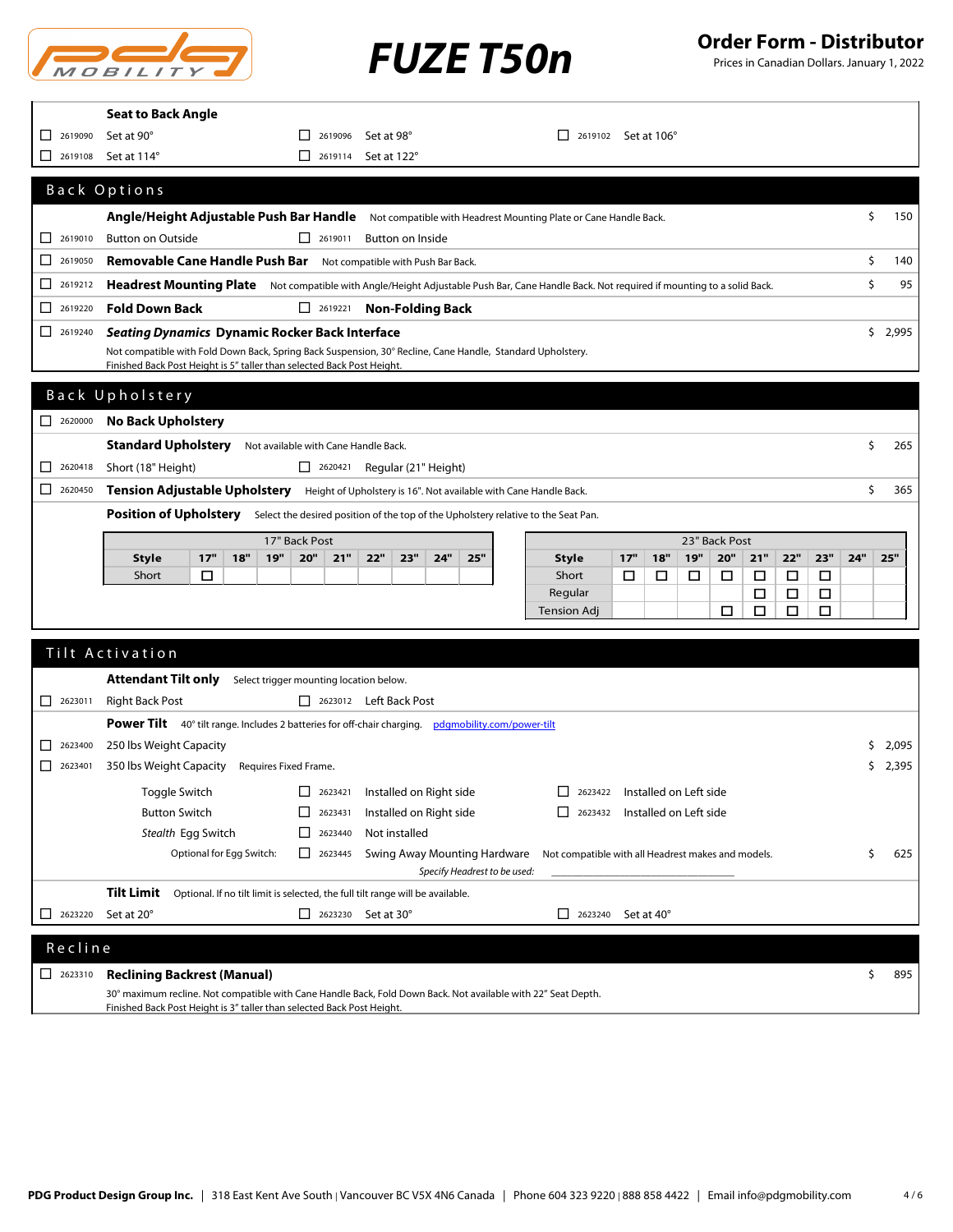

Prices in Canadian Dollars. January 1, 2022

|                                                                                        | Front Rigging                                                                                                                          |     |
|----------------------------------------------------------------------------------------|----------------------------------------------------------------------------------------------------------------------------------------|-----|
| П<br>2625000                                                                           | <b>No Front Rigging</b><br><b>Sector Blocks only</b><br>2625001                                                                        |     |
|                                                                                        | Easy-Out <sup>™</sup> Front Rigging<br>Effortless insertion and removal. No Hanger Bracket remains on frame. pdgmobility.com/easy-out  |     |
| 2625410                                                                                | Fixed 70°                                                                                                                              | 95  |
| 2625420                                                                                | Universal Angle Adjustable (0°-110°)<br>Set at angle: $>$<br>(use increments of 10°)                                                   | 295 |
|                                                                                        | Adjust angle by loosening one bolt. Tool-free leg-length adjustment. Front Rigging can interfere with casters in the 90-110° settings. |     |
|                                                                                        | <b>Swing Away Front Rigging</b> Legacy Design. Not compatible with Easy-Out. Requires pre-tilt of 5°.                                  |     |
| П<br>2625140                                                                           | Swing Away 70°                                                                                                                         |     |
| $\mathsf{L}$<br>2625160                                                                | Swing Away 90°<br>Includes 11"-16" Extension Tubes. Not compatible with 8" Casters.                                                    | 75  |
| 2625200                                                                                | Swing Away Elevating Legrests<br>Includes Calf Pads.                                                                                   | 375 |
| П<br>2625300                                                                           | 1" Offset Hangers for Swing Away                                                                                                       | 75  |
| $\begin{array}{ c c c c c } \hline \text{2625110} & \text{2625110} \hline \end{array}$ | Standard Plug In 70° Front Rigging<br>Legacy Design. Not compatible with Easy-Out.                                                     |     |
|                                                                                        |                                                                                                                                        |     |

| Footplates |
|------------|
|------------|

| $\Box$ | 2626010 Composite Footplates                                                                                                             |          |
|--------|------------------------------------------------------------------------------------------------------------------------------------------|----------|
| $\Box$ | 2626020 Aluminum Angle Adjustable Footplates                                                                                             | $165 \;$ |
| $\Box$ | 2626030 One Piece Fixed Footplate Available on Plug In Front Rigging only. Requires selection of Composite or Aluminum Angle Adjustable. | 350      |
| $\Box$ | 2626040 One Piece Flip-up Footplate Requires selection of Composite or Aluminum Angle Adjustable.                                        | 395      |
| $\Box$ | 2626050 Interlocking Angle Adjustable Footplates<br>Available for Seat Widths up to 21" only.                                            | 195      |

### Footrest/Legrest Accessories

|                    | <b>Calf Pad</b><br>Not compatible with Gel Padding.                                           |                  |
|--------------------|-----------------------------------------------------------------------------------------------|------------------|
|                    | □ 2627012 For Easy-Out <sup>™</sup> Front Rigging Includes reinforced premium Calf Pad mount. | 200 l            |
|                    | 2627010 For Swing Away Front Rigging                                                          | 135              |
|                    | $\Box$ 2627020 Gel Padding Not compatible with Calf Pad or Easy-Out Front Rigging.            | 125              |
|                    | <b>Gel Knee Pad</b>                                                                           |                  |
|                    | □ 2627032 For Easy-Out <sup>™</sup> Angle Adjustable Front Rigging                            | 200              |
|                    | 2627030 For Swing Away ELR Front Rigging                                                      | 100 <sub>1</sub> |
| $\Box$ 2627040     | Length Adjustable Heel Loops                                                                  | 50               |
| $\perp$<br>2627050 | <b>Bodypoint Padded Calf Strap</b><br>Sizes greater than 22" are not padded.                  | 195              |

### Front Rigging Extension Tubes

|  |         |                          | <b>Regular Extension Tubes</b> No selection required for 90° Front Rigging                                     |    |
|--|---------|--------------------------|----------------------------------------------------------------------------------------------------------------|----|
|  |         |                          | 2628010 Short 14"-18" for Easy-Out Front Rigging 13"-17" for Swing Away and Standard Plug In Front Rigging     |    |
|  | 2628020 |                          | Long 18"-24" for Easy-Out Front Rigging 15"-19" for Swing Away and Standard Plug In Front Rigging              | 75 |
|  |         | Lower Lea Lenath         | If provided, Front Rigging will be set to this length by PDG. If left blank, the default setting will be used. |    |
|  |         | Seat Pan to Foot Plates: | Measured along the length of the Front Rigging. Consider the height of your Seat Cushion.                      |    |